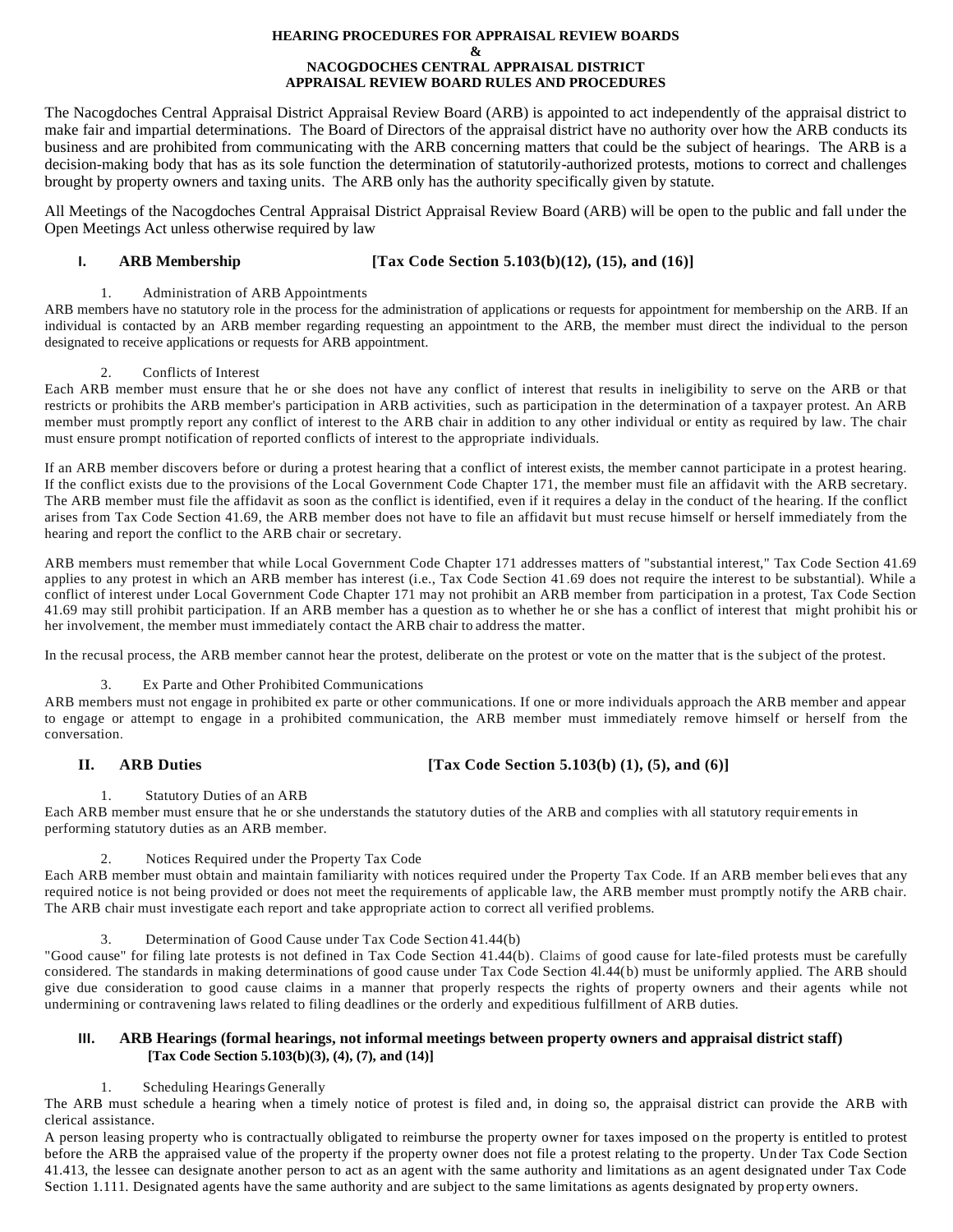All Appraisal Review Board hearings will be conducted in the board room of the Nacogdoches Central Appraisal District located at 216 W. Hospital St., Nacogdoches, Texas. In-person hearings will be scheduled in two blocks with one morning block and one afternoon block. Cases will be heard on a first come first served basis within each scheduled block. Property owners who sign in thirty minutes past their scheduled hearing time may not be heard but may be rescheduled if the requirements for postponement as set out in rule #10 below are met.

For ARB teleconference hearings please call in promptly at the time identified on your NOTICE OF PROTEST HEARING. If you do not call in at your scheduled time, the hearing might still be started by the ARB. If you have not called in before the ARB convenes the hearing, the ARB will start and conduct the hearing as an appearance by Affidavit. You will **nt** be entitled to a rescheduled hearing.

The ARB will conduct evening hearings as needed. There will be no weekend hearings scheduled.

ARB hearings will follow the *Robert's Rules of Order* except as otherwise provided in these procedures*.* All parties will be asked to take an oath promising the accuracy of the party's testimony along with an affidavit stating there has been no ex parte communications prior to the hearing. If a member of the board cannot sign the ex parte affidavit, he/she must remove themselves from the hearing. If this removal causes a lack of a quorum, the hearing must be rescheduled. Only the property owner, owner's agent, Chief Appraiser or his representative or sworn witnesses may speak to the board.

Each hearing shall last 15 minutes unless the board determines more time is needed. Once all evidence has been presented, the board may ask questions of either party. All board members, including the chair, may make motions and vote on hearings.

# 2. Scheduling Hearings for Property Owners, Agents and Qualifying Lessees

Pursuant to Tax Code Section 41.66(i), the ARB must schedule hearing requests filed by property owners or their designated a gents under Tax Code Section 1.111 for a specific time and date. The ARB can schedule more than one protest hearing at the same time and date; however, the property owner or agent can request to postpone a hearing if it is not started by an ARB panel or the full ARB within two hours of the scheduled hearing time. The postponement request must contain the mailing address and email address of the person requesting the postpo nement. The ARB must respond in writing or by email to the postponement request not later than the 7th day after the date of receipt of the request.

### 3. Scheduling Hearings for Multiple Accounts

If requested by a property owner or the designated agent, the A R B must schedule consecutive hearings on the same day on protests concerning up to 20 designated properties. The request must meet all requirements of Tax Code Section 41.66(j), including the required statement in boldfaced type: "request for same-day protest hearings." A property owner or designated agent can file more than one such request in the same tax year. Also pursuant to Tax Code Section 4l.66(j), the ARB may schedule protest hearings concerning more than 20 properties filed by the same property owner or designated agent and may use different panels to conduct the hearings based on the ARB's customary scheduling. The ARB may follow the practices customarily used in the scheduling of hearings under Section41.66(j).

### ARB Panel Assignments [Tax Code Section 41.66(k)(k-1) and 41.45(d)(d-1)]

Pursuant to Tax Code Section 41.66(k) and (k-1), if an ARB sits in panels as authorized by Tax Code Section 41.45(d) and (d-1), it must randomly assign protests. Except for panels established under Tax Code Section 6.425, the ARB, with or without clerical assistance from the appraisal district staff, may consider the property type or the protest grounds in order to assign the protest to a panel with members who have particular expertise.

Tax Code Section 41.45(b-4) allows a property owner to request that a single-member panel conduct the protest hearing. The property owner must submit the request not later than the 10th day before the hearing date in writing on the notice of protest or by a written submission. If the ARB does not accept the recommendations made by the single-panel member, the ARB can determine the protest or refer it for rehearing to a single-member panel composed of someone who did not hear the original protest.

Tax Code Section 41.66(k-1) allows a property owner or agent to request a special ARB panel to hear a complex property protest if in a county with a population of one million or more. The owner or agent must consent to a special panel reassignment and may request a postponement if they disagree with the reassignment.

Once a protest is scheduled for a specific panel, the ARB cannot reassign it to another panel without the consent of the property owner or a designated agent. If the ARB reassigns a protest to another panel, the owner or designated agent may agree to the re assignment or request a postponement of the hearing. The ARB must postpone the hearing if requested in this situation. Pursuant to Tax Code Section 4 1.66(k), "[a] change of members of a panel because of a conflict of interest, illness, or inability to continue participating in hearings for the remainder of the day does not constitute reassignment of a protest to another panel."

# Postponements Under Tax Code Section 41.45(e)

A property owner who is not represented by an agent under Tax Code Section 1.111 is entitled to one postponement of a hearing without showing cause. The property owner must request the postponement before the hearing date in writing, including by facsimile, email, te lephone or in person to the ARB, an ARB panel, or the ARB chair. If the requested hearing postponement is scheduled to occur before the next regul ar meeting of the ARB, the chair or the chair's representative may act on the request for postponement without the necessity of action by the full ARB. Unless the postponed hearing date and time are agreed to by the ARB chair or the chair's representative, the property owner and the chief appraiser, the ARB cannot postpone the hearing to a date less than five or more than 30 days after the date scheduled for the hearing when the postponement is sought.

Without limit, the ARB must postpone a hearing if the property owner or the designated agent shows good cause, as defined in Tax Code Section 41.45(e-2). The property owner or designated agent must request the postponement in writing, including by facsimile, email, telephone or in person to the ARB, an ARB panel, or the ARB chair. If the postponed hearing is rescheduled to occur before the next regular meeting of the ARB, the chair or the chair's representative can act on the postponement request without the necessity of action by the full ARB. Unless the postponed hearing date and time are agreed to by the ARB chair or the chair's representative, the property owner and the chief appraiser, the ARB cannot postpone the hearing to a date less than five or more than 30 days after the date scheduled for the hearing when the postponement is sought.

Without limit, the ARB must postpone a hearing if the chief appraiser consents to the postponement. The chief appraiser must request the postponement in writing, including by facsimile, email, telephone or in person to the ARB, an ARB panel, or the ARB chair. If the postponed hearing is rescheduled to occur before the next regular meeting of the ARB, the chair or the chair's representative can act on the postponement request without the necessity of action by the full ARB. Unless the postponed hearing date and time are agreed to by the ARB chair or the chair's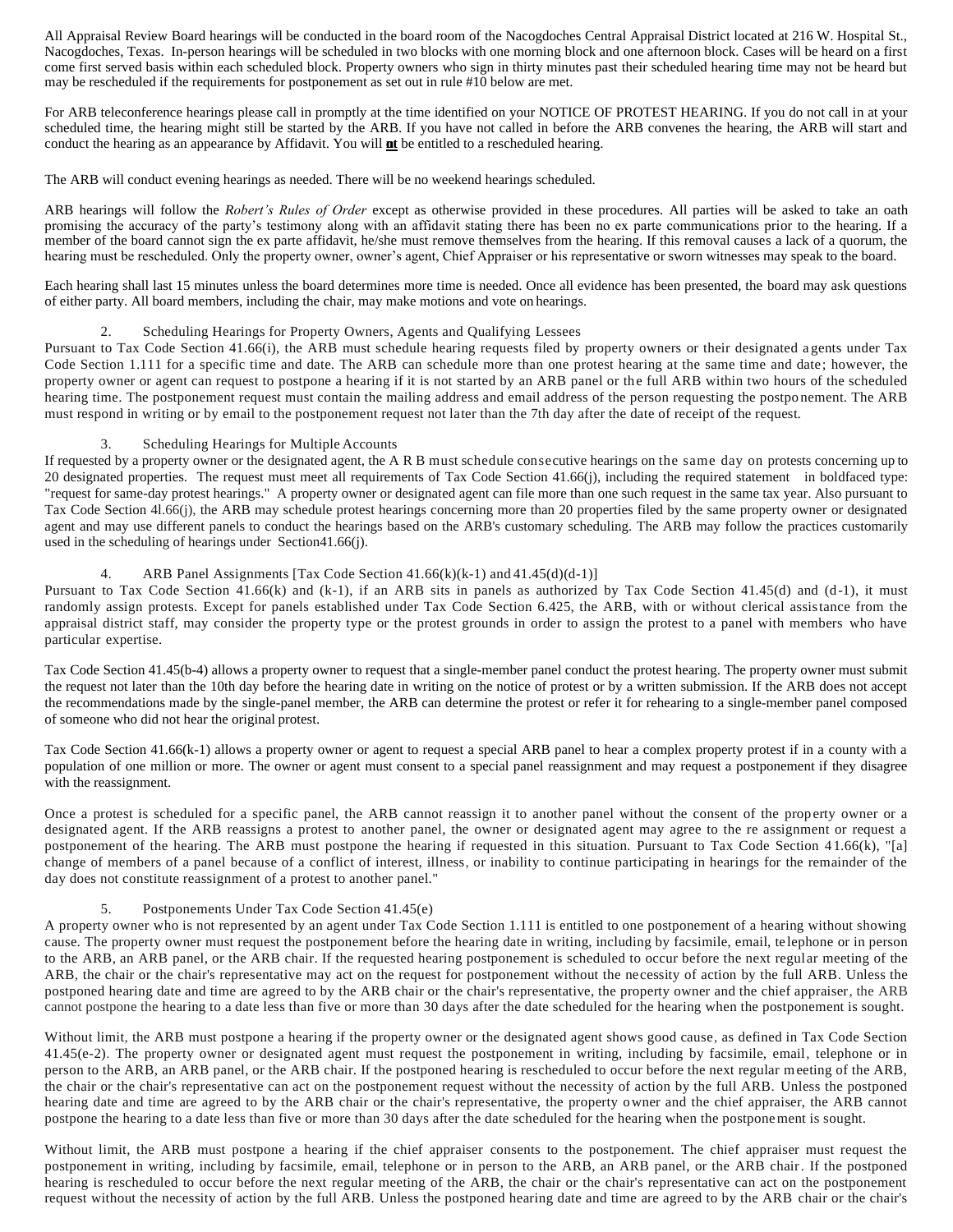representative, the property owner and the chief appraiser, the ARB cannot postpone a hearing to a date less than five or more than 30 days after the date scheduled for the hearing when the postponement is sought.

The postponement request must contain the mailing address and email address of the person requesting the postponement. The ARB must respond in writing or by email to the postponement request not later than the 7th day after the date of receipt of the request.

# Postponements Under Tax Code Section 41.45(e-1)

A property owner or owner's agent who fails to appear at the hearing is entitled to a new hearing if the property owner or owner's agent file, not later than the fourth day after the date the hearing occurred, a written statement with the ARB showing good cause, as defined in Tax Code Section 41.45(e-2), for the failure to appear and requesting a new hearing.

The postponement request must contain the mailing address and email address of the person requesting the postponement. The ARB must respond in writing or by email to the postponement request not later than the 7th day after the date of receipt of the request.

## 7. Postponements Under Tax Code Section 41.45(g)

The ARB must postpone a hearing to a later date if:

- (1) the property owner or the owner's agent is also scheduled to appear at an ARB protest hearing in another appraisal district;
- (2) the other scheduled ARB protest hearing is scheduled to occur on the same date as the hearing set by this ARB;
- (3) the hearing notice delivered to the property owner or the owner's agent by the other ARB bears an earlier postmark than the hearing notice delivered by this ARB or, if the postmark date is identical, the property owner or agent has not requested a postponement of the other hearing; and
- (4) the property owner or the owner's agent includes with the postponement request a copy of the hearing notice delivered to the property owner or the owner's agent by the other ARB.

#### 8. Postponements Under Tax Code Section 41.66(h)

The ARB must postpone a hearing (one time only) if the property owner or the designated agent requests additional time to prepare for the hearing and establishes that the chief appraiser failed to comply with Tax Code Section 41.461. The postponement request must contain the mailing address and email address of the person requesting the postponement. The ARB must respond in writing or by email to the postponement request not later than the 7th day after the date of receipt of the request.

## 9. Postponements Under Tax Code Section 41.66(i)

The ARB must schedule protest hearings filed by property owners or their designated agents under Tax Code Section 1.111 for a specific time and date. The ARB can schedule more than one protest hearing at the same time and date; however, a property owner or agent can request to postpone a hearing if it is not started by an ARB panel or the full ARB within two hours of the scheduled hearing time. The p ostponement request must contain the mailing address and email address of the person requesting the postponement. The ARB must respond in writing or by email to the postponement request not later than the 7th day after the date of receipt of the request.

# 10. Postponements Under Tax Code Section 41.66(k)(k-l)

Once the ARB schedules a hearing by a specific panel, the ARB can reassign it to another panel without the consent of the pro perty owner or designated agent. If the ARB reassigns a protest to another panel, a property owner or designated agent may agree to reassignment or request that a hearing postponement. The ARB must postpone the hearing on that request. A change of panel members because of a conflict of interest, illness, or inability to continue participating in hearings for the remainder of the day does not constitute panel reassignment.

A property owner or agent must consent to a special panel ARB hearing reassignment or request a postponement if they disagree with the reassignment. A change of special panel members because of a conflict of interest, illness or inability to continue participating in hearings for the remainder of the day does not constitute a special panel hearing reassignment.

The postponement request must contain the mailing address and email address of the person requesting the postponement. The ARB must respond in writing or by email to the postponement request not later than the 7th day after the date of receipt of the request.

### **IV. Conduct of ARB Hearings (formal hearings, not informal meetings between property owners and appraisal district staff) [Tax Code Section 5.103(b)(2), (9), and (10)]**

1. Conducting Hearings Open to the Public

This introductory statement must be read at the beginning of each hearing:

We are the appraisal review [board or panel] that will hear your protest today. We are not employees of the appraisal district. We are appointed to perform an independent review of your protest. You can complete a survey regarding your experience today [provide instructions on how to fill out the survey). The survey is voluntary. You also have the right to appeal our decision. We will provide the appeal information with our determination.

The ARB or ARB panel does not have to read the statement above if the owner or agent has previously appeared before the ARB or any ARB panel for the ARB for that county that same day.

ARB's should conduct most protest hearings in the following order:

- a. Commence the hearing and announce the assigned protest number, property location, property owner and other identifying information.
- b. Announce that, in accordance with Tax Code Section 4l .45(h), the parties must provide all written and electronic material that has not been provided.
- c. State that the ARB members who are considering the protest have not communicated with anyone about the protest and have signed affidavits to that effect.
- d. Welcome the parties and remind them of the content of the hearing procedures, time limits for the hearing, and other relevant matters.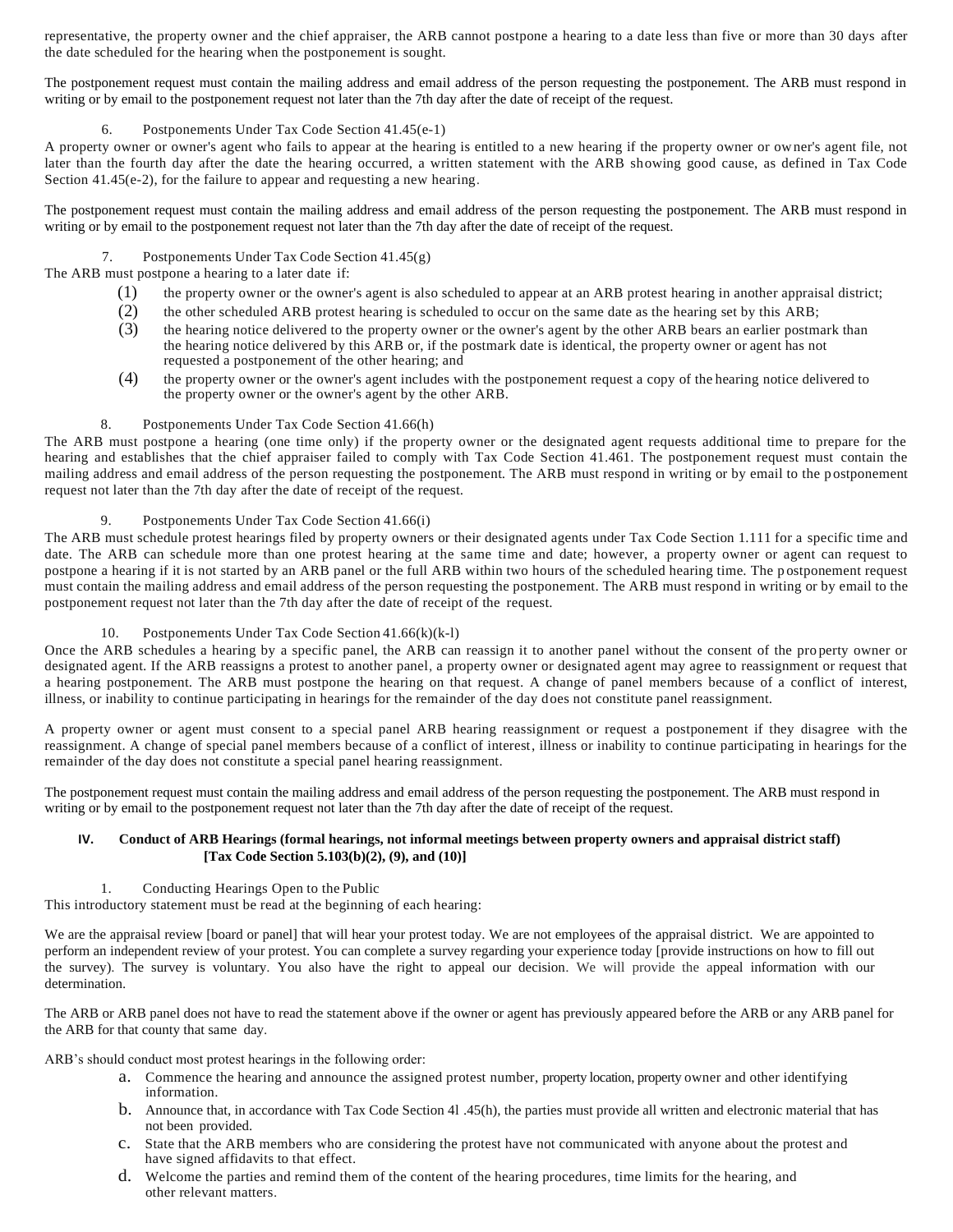- e. Ask if any testifying witness holds a license or certificate from the Texas Appraiser Licensing and Certification Board and if the witness is appearing in that capacity.
- f. Inform witnesses that they must give all testimony under oath and swear-in all witnesses who plan to testify.
- g. Ask the property owner to decide if he/she wishes to present his/her evidence and argument before or after the appraisal district.
- h. If the property owner or agent presents his/her case first, he/she will present evidence (documents and/or testimony). If witnesses are present, the property-owner or agent can examine the witnesses as part of the presentation of evidence. At the end of the presentation, the property owner or agent must state an opinion of the property's value (if applicable).
- i. Next, the appraisal district representative may cross-examine the property owner, the agent or representative and/or witnesses.
- j. If the property owner or agent presented his/her case first, the appraisal district representative will present evidence (documents and/or testimony) next. If witnesses are present, the appraisal district representative can examine the witnesses as part of the presentation of evidence. At the end of the presentation, the appraisal district representative must state an opinion of the property's value (if applicable).
- k. Then, the property owner or agent can cross-examine the appraisal district representative and/or witnesses.
- l. The parties cannot examine or cross-examine the ARB members.
- m. The party presenting its case first can offer rebuttal evidence (additional evidence to refute evidence presented by the other party).
- n. The other party can then offer rebuttal evidence.
- o. The party presenting its case first must make its closing argument and state the ARB determination being sought.
- p. The party presenting its case second must make its closing argument and state the ARB determination being sought.
- q. The ARB or panel chair must state that the hearing is closed.
- r. The ARB or panel must deliberate orally. No notes, text messages, or other forms of written communication are permitted.
- s. The ARB or panel chairman must ask for a separate motion for each matter that was the subject of the protest hearing. The motion should include the exact value or issue protested. The ARB must take a vote and a designated appraisal district staff person or ARB member must record it. The parties must make separate motions and the ARB must make separate determinations for each protested issue (i.e., excessive appraisal and unequal appraisal must have separate ARB motions and and determinations). Single-member panels must make a recommendation on each motion submitted under protest; however, the ARB will ultimately accept the panel's determination, make its own determination on the protest, or refer the matter for rehearing to a single-member panel composed of someone who did not hear the original protest. single-member panel composed of someone who did not hear the original protest. Special panels appointed in certain counties must make a recommendation on each motion submitted under protest, however, the ARB will ultimately accept the panel's determination or refer the matter for rehearing to another special panel composed of members who did not hear the original protest. If ARB does not have at least three other special panel members available, the ARB may make the determination.
- t. Thank the parties for their participation and announce the ARB determination(s) and that an order determining protest will be sent by certified mail or email in counties with populations greater than 120,000 where property owners can submit a written request for email delivery of the notice of determination. Provide the property owner or agent documents indicating that the members of the board hearing the protest signed the required affidavit.

If the ARB members use computer screens during ARB hearings for reviewing evidence and other information, the ARB must make computer screens available to property owners and agents at the hearings to view the same information that is presented to the ARB members by the appraisal district staff. This requirement is met if the property owner or agent can see all information displayed on at least one computer screen in the hearing location (there is no requirement that the ARB provide the property owner or agent a separate screen).

If a chief appraiser uses audiovisual equipment at a protest hearing, the appraisal office must provide equipment of the same general type, kind, and character for the use of the property owner or agent during the hearing. See section VI, Other Issues, for more information regarding audiovisual equipment requirements.

The property owner or agent and the appraisal district representative are prohibited from debating each other. The parties mu st direct all communications to the ARB members, except for examination or cross-examination during testimony of witnesses or parties testifying at the hearing.

For taxing unit challenges, motions to correct appraisal records, protests regarding exemptions, or other matters that may be the subject of ARB hearings, the ARB should follow the order of conducting hearings above but may make exceptions for the type of hearing.

Tax Code Section 41.68 and Comptroller Rule 9.803 require that the ARB keep records for each ARB proceeding. This includes the ARB retaining evidence offered or submitted by the parties as required by Tax Code Section 41.45 and Comptroller Rules 9.803 and 9.805. The ARB secretary is responsible for ensuring proper record keeping, maintenance and retention.

#### 2. Conducting Hearings by Telephone or Videoconference Call

Tax Code Section 41.45(n) allows a property owner initiating a protest to offer evidence or argument by affidavit without phy sically appearing. Tax Code Section 41.45(b-1) requires a property owner to notify the ARB by written request not later than the  $10<sup>th</sup>$  day before the date of the hearing if the property intends to appear remotely. To offer evidence or argument at a hearing conducted remotely , a property owner must submit a written affidavit of any evidence before the hearing begins. A property owner is responsible for providing access to a hearing conducted remotely to another person the owner invites to participate in the hearing.

Tax Code Section 41.45(b-2) requires the ARB to provide the telephone number for conducting the teleconference call or the URL address for conducting the videoconference (if offered in that county). The ARB must hold the hearing in a location with equipment that allows all ARB members and parties to the protest in attendance to hear and see the property owner's argument.

# 3. Conducting Hearings Closed to the Public [Tax Code Section 41.66(d), (d-1)]

The chief appraiser and the property owner must file a joint motion to request a closed hearing due to intent to disclose proprietary or confidential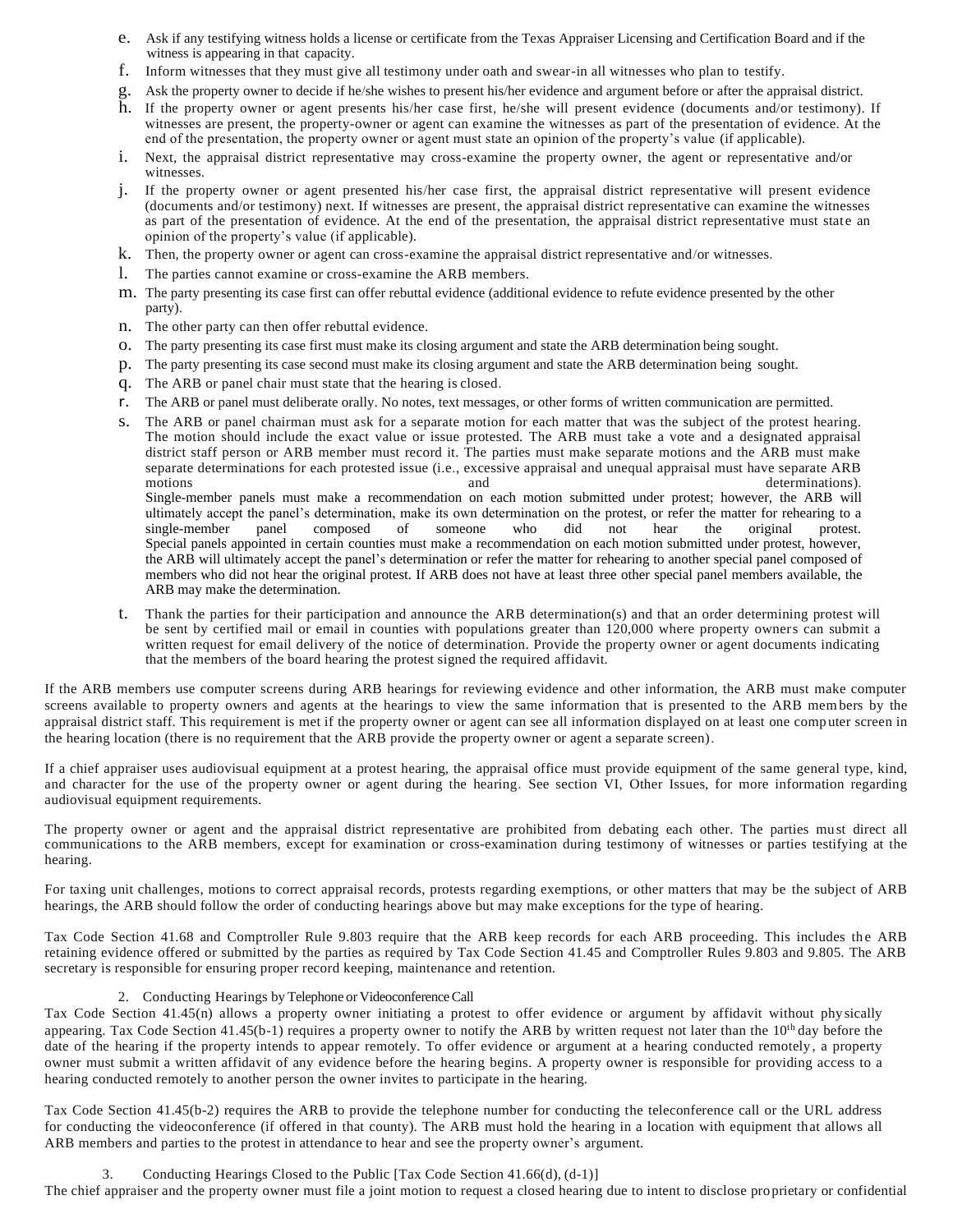information that will assist the ARB in determining the protest.

The ARB or panel chair must convene the hearing as an open meeting and then announce the closed meeting as permitted by Tax Code Sections 41.66(d) and (d-1). Only the parties to the protest, their witnesses and the ARB members are permitted to stay in the hearing room. The ARB must follow the same order of proceedings as for hearings open to the public.

The ARB secretary must keep a separate tape recording or written summary of testimony for the closed meeting in accordance with Comptroller Rule 9.803 generally. The proprietary or confidential evidence presented at the hearing giving rise to the closed-hearing is confidential according to Tax Code Section 22.27. The ARB must mark as "confidential" and maintained it as confidential in the ARB records for proper handling. At the conclusion of the hearing, the ARB panel must confirm with the parties that all proprietary and confidential information has been appropriately identified by the ARB. The ARB members must maintain the confidentiality of the information and disclose only as provided by law.

After deliberation, the ARB must reconvene in open meeting and vote or take final action on the protest deliberated in the closed meeting. The ARB and parties cannot mention of the proprietary or confidential information during the open meeting.

# 4. Right to Examine and Cross-Examine Witnesses or Other Parties

Tax Code Section 41.66(b) states that "each party to a hearing is entitled to offer evidence, examine or cross-examine witnesses or other parties, and present argument on the matters subject to the hearing." The ARB cannot prohibit this entitlement in any way; however, it may enforce time limits and dictate the order of ARB hearings for witness examination and cross-examination. To the extent possible, the ARB should advise the parties in advance of any time limitations that the ARB intends to impose regarding the presentation of evidence.

## 5. Party's Right to Appear by an Agent

A person leasing property who is contractually obligated to reimburse the property owner for taxes imposed on the property can file a protest if the property owner does not and to designate, under Tax Code Section 41.413, another person to act as his/her agent with the same authority and limitations as an agent designated under Tax Code Section 1.111.

# **V. Evidence Considerations [Tax Code Section 5.103(8), (11), and (13)]**

1. A Party's Right to Offer Evidence and Argument

The ARB cannot prohibit a party's right to offer evidence and argument but may enforce time limits and dictate the order of ARB hearings. To the extent possible, the ARB should advise the parties in advance of any time limitations the ARB intends to impose regarding the presentation of evidence and argument. The ARB should, schedule permitting, provide as much time as possible to each party to a hearing to fully present evidence and offer argument.

### 2. Prohibition of Consideration of Information Not Provided at the ARB Hearing [Tax Code Section 41.66(e)]

In a protest hearing, the ARB cannot consider any appraisal district information on a protest that was not presented to the ARB during the protest hearing. In order for the ARB to consider any appraisal district record (i.e., appraisal roll history, appraisal cards), one of the parties must present it as evidence (e.g. chief appraiser, appraisal district representative, property owner, agent or witness) at the protest hearing.

# 3. Exclusion of Evidence Required by Tax Code Section 41.67(d), (e)

If it is established during a protest hearing that the protesting party previously requested information under Tax Code Secti on 41.461 and that the opposing party did not delivery the information to the protesting party at least 14 days before the scheduled or postponed hearing, the opposing party cannot use or offer the requested information not made available in any form as evidence in the hearing. The ARB must e xclude evidence under Tax Code Section 41.67(d) only if evidence presented at the hearing establishes that: (1) the information sought to be excluded as evidence was not delivered at least 14 days before the hearing; and (2) the information sought to be excluded as evidence was previously requested by the protesting party.

Tax Code Section 41.67(e) prohibits the chief appraiser from offering evidence at a hearing in support of a modification or denial of an exemption or application unless: 1) the chief appraiser provided the reasoning for the modification or denial to the property owner in writing no later than the 14th day before the hearing date; and 2) evidence establishes that the additional reason was not known by the chief appraiser at the time the chief appraiser delivered the original notice of modification or denial.

# **VI. Other Issues [Tax Code Section 5.103(17)]**

1. Compliance with the Law, Integrity, and Impartiality

ARB members must comply with the law and always act in a manner that promotes public confidence in the integrity and impartia lity of the ARB.

# 2. Patience and Courtesy

ARB members must be patient, dignified and courteous to parties appearing before the ARB.

# 3. Bias or Prejudice

ARB members must perform their ARB duties without bias or prejudice.

# 4. Confidential Information

ARB members must not disclose or use confidential information acquired in the performance of ARB duties for any purpose unrelated to ARB duties.

# 5. Required Contents That Vary By ARB

ARB model hearing procedures must comply with Comptroller Rule 9.805 concerning ARB evidence exchange and retention and audiovisual equipment requirements. The rule requires that ARB procedures include specific items that may vary by ARB. The rule addresses:

• the manner and form, including security requirements, in which a person must provide the other party with evidentiary materials the person intends to offer or submit to the ARB for consideration at the hearing on a small, portable, electronic